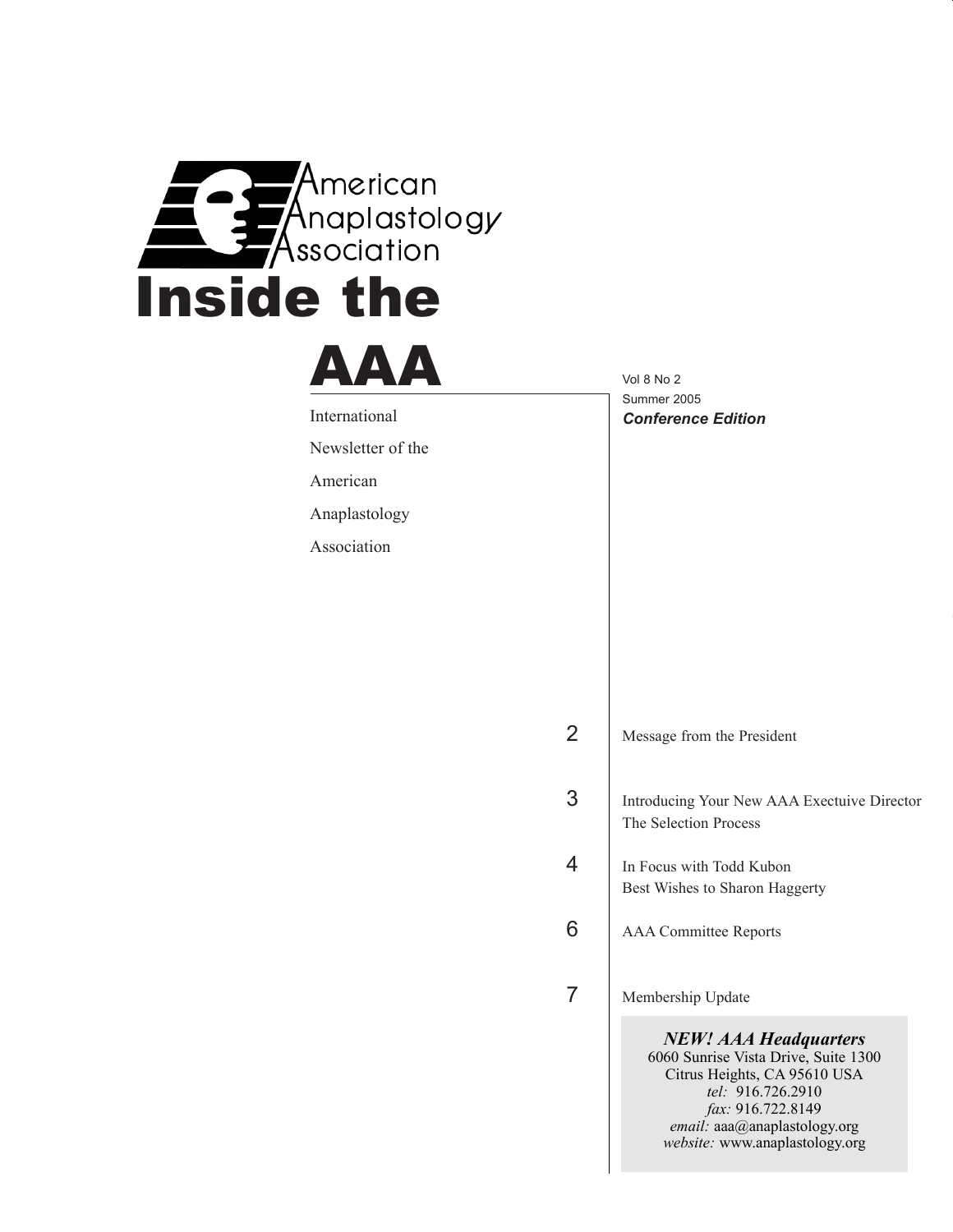*Dear Colleagues:*

*This issue of the Inside the AAA finds us in the midst of change, as seems to be par for the course for our organization as we continue to grow in success and size. Within this edition, forward motion, a theme that can only be deemed appropriate as we get together for the 20th Annual AAA Conference: Transforming the Team .*

*The most obvious transformation within our AAA team is the selection of our new Executive Director, chosen by a group of your peers to replace Sharon Haggerty. Get to know MaryAnne Bobrow and learn of the process the Selection Committee went through to bring her to us (page 3). And read about the exciting reason why Sharon Haggerty, who has served as your AAA Executive Director for five years, has chosen to step down at this time (page 5).* 

*Your AAA Committees share with you the progress they have made over the past year and the initiatives developed for the future. Find out how your organization has been evolving to facilitate its Board, Committees and members to communicate more effectively amongst one another as well as with the medical and research communities we interact with professionally everyday (pages 6-7).*

*As we move forward amidst these many changes, some things remain constant and strong. The Inside the AAA consistently brings you an "In Focus" column which highlights the career of one of your members. This issue, the focus is on Todd Kubon and his journey to becoming a Medical Illustrator, Anaplastologist and clinical trial researcher (pages 4-5). In addition, this issue also provides you with the President's Message, where your President gives you her insight into the atmosphere of this year's conference, one that celebrates collaboration and invites dialogue amongst colleagues (page 2).*

*As we convene for our annual AAA conference, this year in San Antonio, I am again honuored and pleased to bring you news of your colleagues and your organization via our Inside the AAA newsletter. Please feel free to contact me with your thoughts and submissions.* 

*Enjoy the Conference!*

*With sincerest esteem,*

*Akhila Regunathan, BFA, MS Newsletter Editor, Inside the AAA email: akhilaregunathan@cha.ab.ca*



#### **President's Message**

Dear Colleagues:

What an exciting and busy time for the AAA! Our association continues to evolve as we embark on the the 20th annual conference of the AAA in San Antonio,

Texas -- where the atmosphere of multidisciplinary collaboration promises a multitude of new knowledge, professional developments, and exploration into the potential of our collective expertise. It is through this annual gathering of creative, intellectual minds that we can best mold the care for the population we serve.

This past year has been filled with board and advisory committee activity, as we work diligently in pursuit of AAA goals and initiatives. San Antonio promises to further propel committee work as your peer leaders continue to shape their goals, and where we are pleased to introduce new AAA Executive Director, MaryAnne Bobrow. With MaryAnne's additional expertise, we look forward to continuing our board and committee progress in the coming year.

As we move forward in the new year, we look recognize the value of the where we have been. In that spirit, the AAA extends warm and genuine appreciation to Sharon Haggerty, who has served resolutely as our Executive Director for the past five years. Sharon has consistently placed the interests of the AAA as her foremost priority in her role as Executive Director and Membership Chair. Sharon will continue in a consultation role as Membership Chair for the AAA working closely with MaryAnne Bobrow to ensure efficient transition of association management and membership. Thank you Sharon, for your hard work and commitment over the years, and we wish you the very best in your 'new' family role. You will be missed in San Antonio.

Share in the success of your committee leaders' hard work, by participating in the AAA Meet and Greet during conference registration. Learn about new AAA promotional and educational initiatives and receive your AAA Member Lapel Pins and Contact Cards. Initiatives in promotion, website development, conference planning, membership recruitment and education need your input. The success of these programs can only be determined and directed by you, the membership. We have set our sights high, and your input will help our ideas soar.

This year, San Antonio represents yet another opportunity for networking and collaboration with peer professional groups - a strategic initiative set forth by our Future Sites Committee. Pursuant to this, the AAA hopes to optimize on networking

opportunities with the annual meeting of the American Society for Surgery of the Hand (ASSH), and the American Society of Hand Therapists (ASHT) also taking place in San Antonio. Our 2006 and 2007 AAA conference venues in Miami and Washington DC offer similar opportunities.

Consistent with our vision to enhance visibility of the AAA within the global professional medical community, the 2006 and 2007 conference planning committees are exploring collaborative potential with peer associations including the AAMP (American Academy of Maxillofacial Prosthetics), ISMR (International Society for Maxillofacial Rehabilitation), IMPT (Institute of Maxillofacial Prosthetic Technologists) and AAO-HNS (the American Academy of Otolaryngology - Head and Neck Surgery).

The re-introduction of AAA Conference Awards and the establishment of the Walter Spohn Memorial Fund (WSMF) are other initiatives that the AAA recognizes as a means of providing recognition and incentive for members to participate at annual conferences and enhance professional development.

The Annual Conference represents one of the few opportunities for members to meet face to face. With this in mind, it is important that the AAA take advantage of this time to continue dialogues with other groups. The AAA is using San Antonio as an opportunity to learn more about the progress and future directions of the BCCA and the certification program that they are developing. In doing this, the AAA hopes to develop reliable lines of communication between the boards, so that the AAA can keep its membership better informed about the development of a certification program. Additionally, members will notice subtle modifications to the conference schedule with the AAA Business Meeting and Officer Elections taking place earlier in the program. These adjustments to the conference structure will contribute to smoother board transition and encourage transfer of information.

The items identified here represent only a fraction of the tasks that your board and committee leaders have been busy with over the past year. Conference time offers us the opportunity to reflect on where we've been and generate new momentum for where we hope to go in the future. Many new opportunities for growth and development are upon us. It is in our unified efforts that we will do great things.

Have a fantastic conference, as you share in the discovery and creation of new knowledge with your peers.

All the best,

losie

Rosemary Seelaus AAA President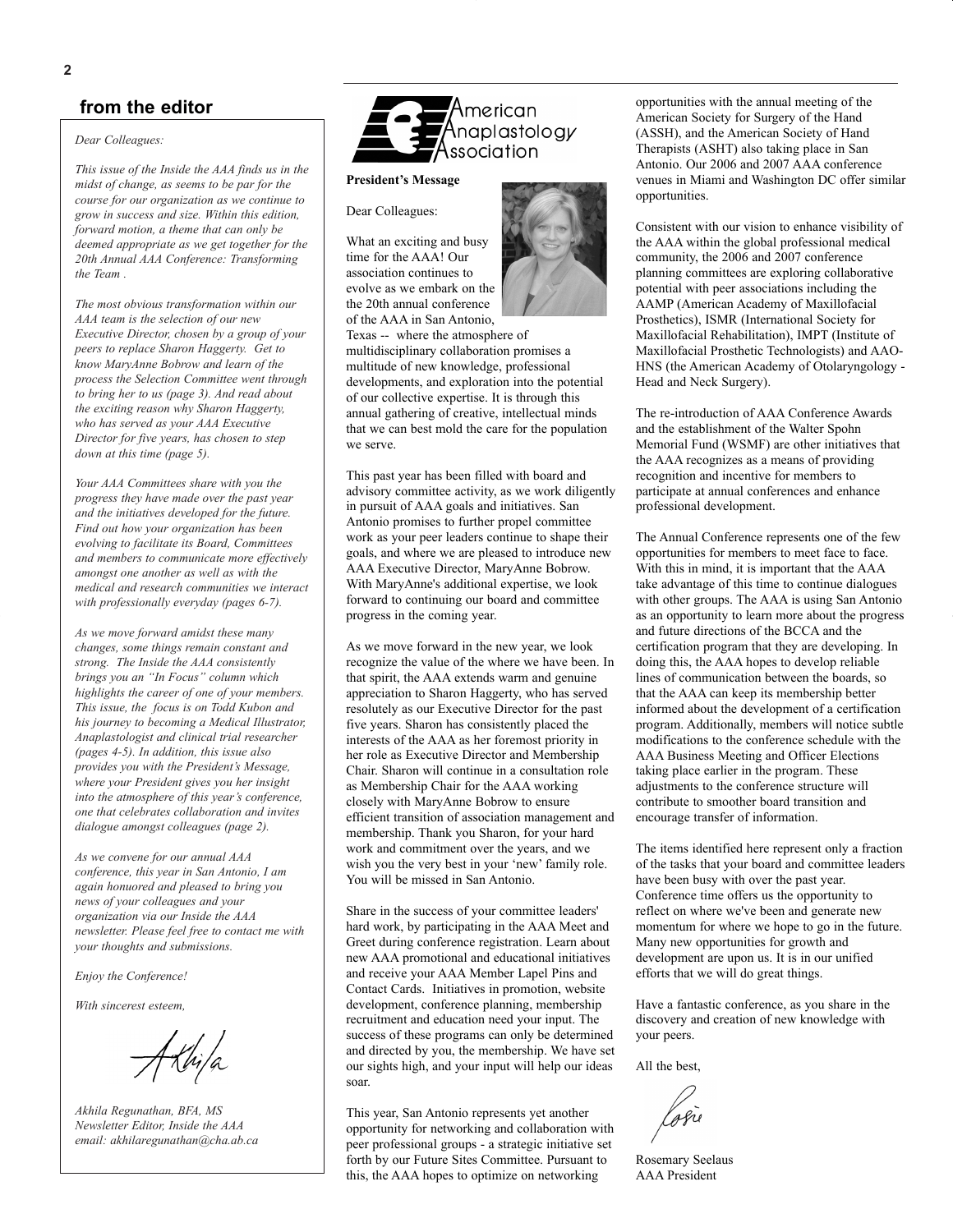# **Introducing Your New AAA Executive Director**

*MaryAnne P. Bobrow, CAE, CMP*

The AAA is pleased to introduce to you, our new Executive Director, MaryAnne Bobrow. After a thorough recruitment and review process of eligible candidates for the position, MaryAnne emerged as the candidate with the expertise to lead our association in future growth and development.



The Board appointed Selection Committee, led by Past President Jane Bahor, feels confident in their selection, as MaryAnne brings with her a wealth of experience, knowledge and commendations in the area of association management and event planning, including having received the 2004-2005 Association Executive of the Year Award, presented by the California Society of Association Executives.

"While our search resulted in many highly qualified candidates, the committee recognized a 'right fit' with MaryAnne - we believe her experience and expertise will enable our organization to grow, and prosper globally" says Jane.

MaryAnne officially began working with the AAA Executive Board and Former Executive Director, Sharon Haggerty on August 1st, 2005 to ensure a smooth transition in management as we approach the annual conference in San Antonio - traditionally a very busy time for the AAA. From the outset, MaryAnne has had to tap into her more than fourteen years experience in association management and event planning. During this transitional period, she has been working closely with AAA President, Rosemary Seelaus who commented:

"In the short time that I have been working with MaryAnne, I feel confident that her organizational skills, creative problem solving ability and attention to detail will serve the AAA well. Her flexible and diplomatic nature makes her a great addition to our administrative team."

Founder of Bobrow & Associates, an association and event management company, Bobrow is both a Certified Association Executive (CAE) and a Certified Meeting Professional (CMP). She is active in the American Society of Association Executives, the California Society of Association Executives (member of Capitol Regional Council, statewide Communications Chair, and Comoderator of the CEO Breakfast Forum), Meeting Professionals International (serving on the Board of Directors and as Communications Co-chair, both for the Sacramento Chapter), and the Professional Convention Management Association (serving on the 2005 Core Competencies Task Force).

We welcome MaryAnne aboard, and anticipate continued progress with our ambitious initiatives for the year ahead. MaryAnne will be participating actively in San Antonio and is eager to meet the individuals for whom she has been working so hard.

## **The Selection Process**

*submitted by Jane Bahor, Past President*

#### *Selection Committee*

*Chair: Jane Bahor Members: Robert Mann, Julie Jordan Brown (advisement from Sharon Haggerty and Gillian Duncan)*

During the 2004 Cleveland Conference, the AAA Board was made aware that Sharon Haggerty, who has served our association since 2000 as Membership Chair and Executive Director, was planning to submit her resignation by the 2005 annual meeting.

The AAA Board began drafting a Request for Proposal (RFP) with the help of Julie Jordan Brown and Gillian Duncan. An RFP outlines the requirements for the position and invites the applicant to propose their qualifications and salary.

We pursued applicants by several methods including the placement of an advertisement on the webpage of the American Society of Association Executives that was submitted on April 16th, 2005 for the position of Executive Director of the AAA.

There were 15 persons who applied through the advertisement. A CD containing the RFP was sent to each applicant who applied. Nine proposals were received and reviewed by the Selection Committee. The committee rated these proposals along with the applicant's cover letter, resume and interim correspondence on a scale of 1-5. Of the nine applicants, six were interviewed by telephone. Our selection criteria of the applicants were in accordance with the guidelines and vision of the AAA Board as expressed in our RFP and approved by the Board of Directors in Banff, March 2005.

References and background were checked for each applicant. A specific question list for the references was used for consistency. Each finalist was interview by teleconference by the AAA Executive Board, using a predetermined questionnaire.

After reviewing the applicants proposals and interviews, a vote of the AAA Executive Board was taken for the selection of the new Executive Director. MaryAnne Bobrow of Bobrow and Associates in California was identified as the successful candidate.

The Search Committee and the Executive Board would like to thank Sharon for her faithful and diligent service to the association as Executive Director and for her help in MaryAnne's transition into the position. Sharon has done an excellent job for the AAA. As you may be aware, Sharon's responsibilities are expanding… along with her waistline! She is expecting her first child in September.

Congratulations and best wishes!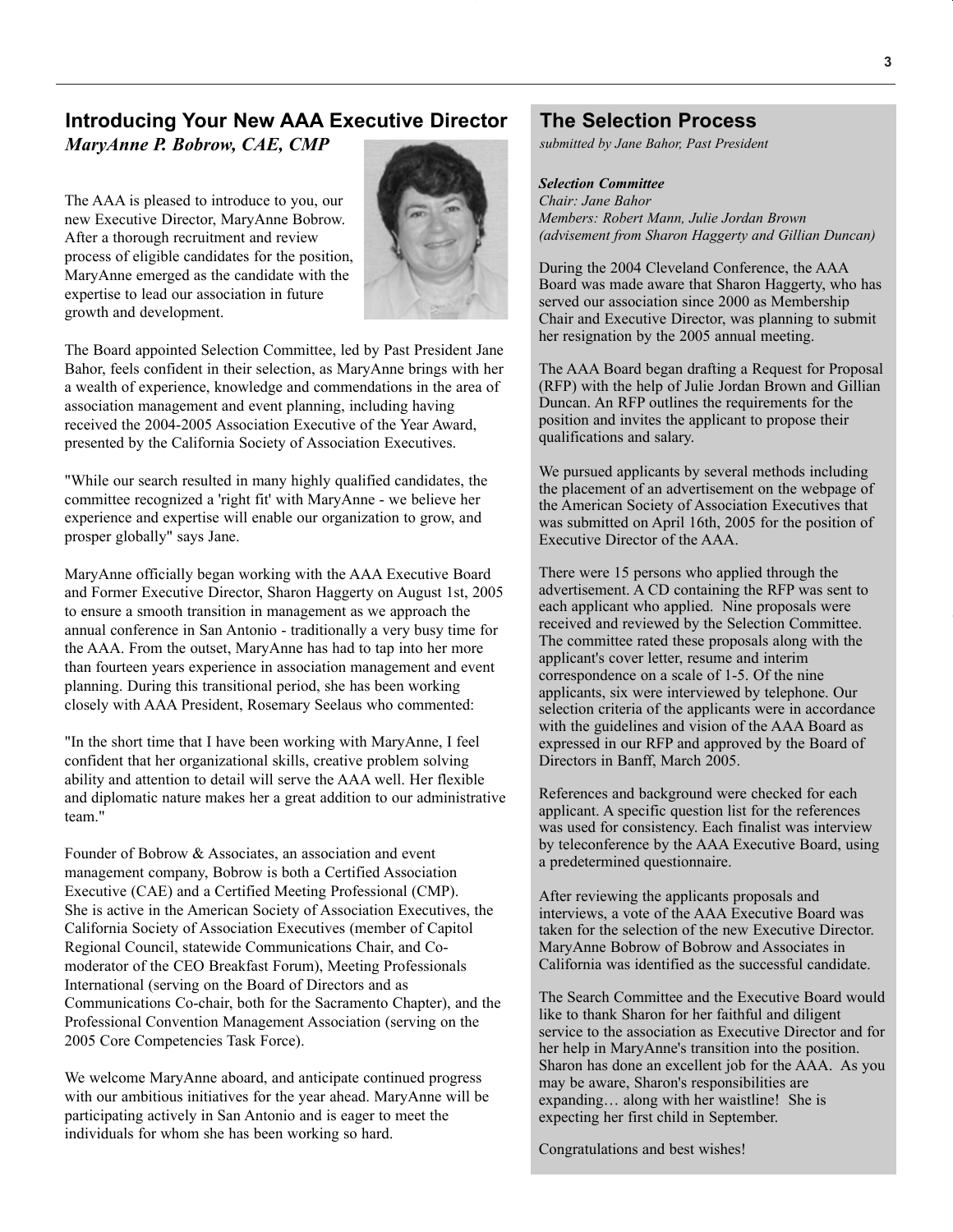



They say that "Good things come in small packages", and Todd Kubon is no exception. Although Todd is short in stature, he is big of heart and has great compassion. Todd is certainly not lacking in wisdom or skill either. Not only does Todd use his talents to fit and fabricate beautiful and functional prosthetics, but he freely shares his techniques with colleagues through association participation, articles, and information exchanges. He is a true believer in education and his ongoing motto is "Find a job you love and you'll never work a day in your life".

Todd's career so far has been varied and interesting. He has worked in both the Dental and Ocular fields. As early as Grade 8, Todd knew he wanted to be a Medical Illustrator. His mother came across the program while searching for University courses. As a graduate student at the University of Illinois at Chicago, his primary interest centered on 3D modeling and animation. But instead of cyber world sculpting, Todd discovered the field of Maxillofacial Prosthetics, receiving direction from, who else, but Susan Habakuk.

Todd's new found career in Anaplastology was not the only good thing to come out of his master's program at UIC. He also found his wife, Adriana, who he met through gross anatomy class. Adriana, as a paediatric physiotherapist, has had to put her skills to the test as Todd



Todd Kubon, Jim Anderson: *Director*, Wendy Grennier: *Unit Coordinator*, David Morrison, Ralph Gilbert: *Surgical Oncologist*

describes her as his best friend and greatest supporter.

Todd's first job was in a dental laboratory where he spent most of his time making dentures. However, he feels that it has afforded him a unique perspective and an appreciation for the job he now holds. Frustrated with working in a limited environment, Todd was actually headed for Dental School but at the last minute found what he would describe as the ultimate job in Facial Prosthetics instead.

The Craniofacial Prosthetic Unit, Department of Surgical Oncology at the Toronto Sunnybrook Regional Cancer Centre is where Todd currently works as an Anaplastologist. He also sees patients at the Hospital for Sick Children's Microtia Clinic in the Department of Pediatric Otolaryngology.

Todd considers his previous work experiences valuable because they have allowed him access to a host of different problem-solving strategies. He has brought those strategies with him and uses them in a multidisciplinary setting where patients with losses due to cancer, trauma and congenital defects are treated. Most of all Todd loves working with children.

When Todd was young, he had to deal with being short and being made fun of. Emotionally, this left its mark but Todd has moved forward and finds it easier now to relate with children with facial differences and have empathy with their parents and families. He recently received the "Dr. Richard Ten Cate Professional Community Service Award" for 2004 for his committee works, his contributing articles, booklets, other source materials, and for his ongoing endorsement of the organization "About Face International" which deals with all facial differences.

Todd finds the psychology of Anaplastology both for the patient and the provider a great challenge. "As Artists, we are invested emotionally in our work.... Suffering rejection can be a lot to bear even when it's easy to recognize that patient acceptance is not always within our control.... 'Burn out' can be an occupational hazard and it is important to allow yourself to sometimes say 'No' to the multitude of career demands and opportunities".

Todd has been an AAA member since 1997 and during that time he has written many articles of interest on a variety of subjects. He is also a member of the AAMP, ISMR and About Face International. One of the things that Todd would like to see in the future is a stronger push towards objective outcome studies in Anaplastology by Anaplastologists. "This will go a long way towards establishing a greater credibility (for anaplastologists) in the health care community as equal contributors of an inter-disciplinary prosthetic rehabilitation team".

Currently, Todd is working on a clinical trial: Self Concept in Young People with Microtia: A study to compare the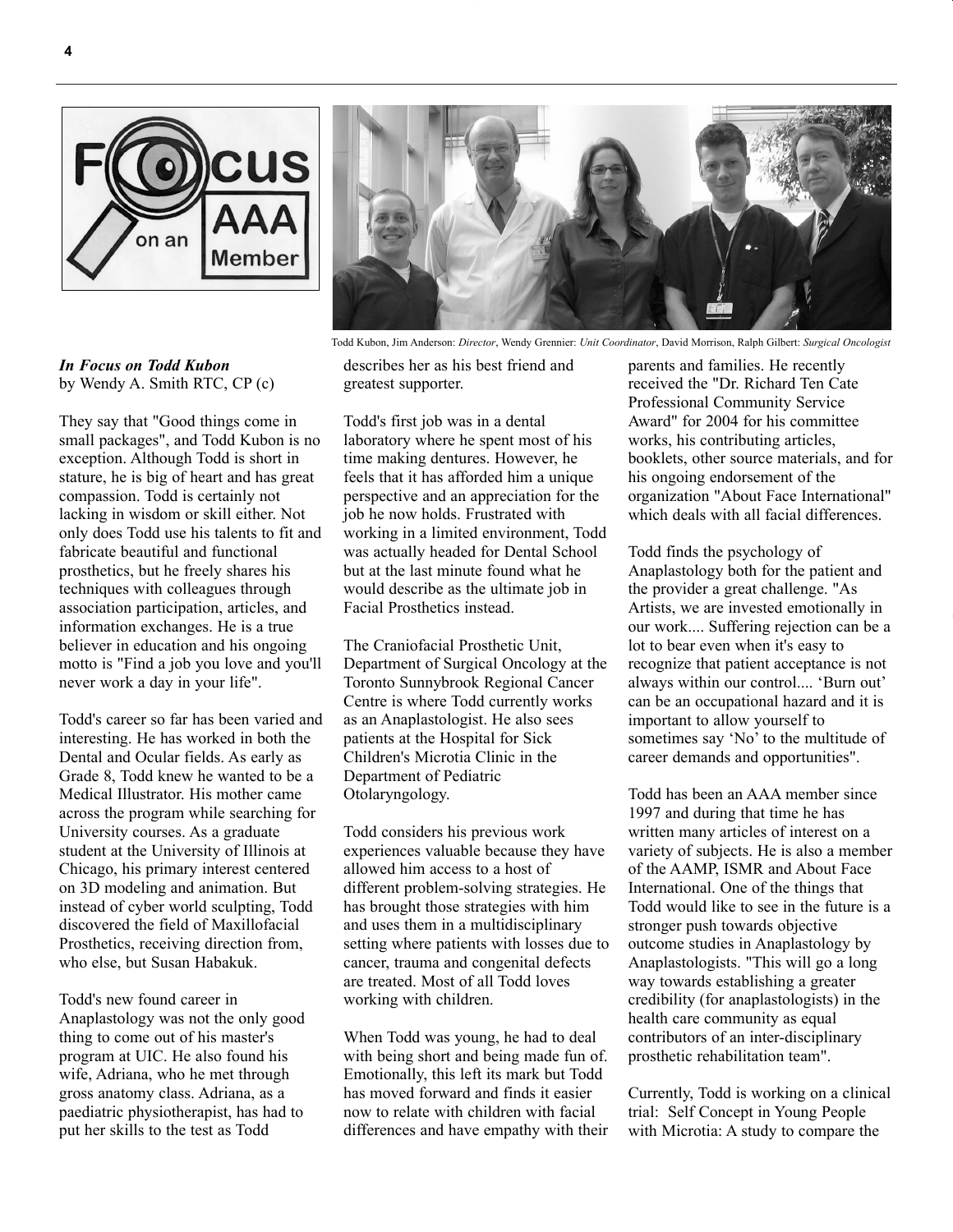

Todd and Adriana

impact of implant-retained ear prostheses, autogeneous ear reconstruction and a no treatment group. This is an important study and is the first of its kind. Anyone interested in contributing to the study should contact Todd.

In addition to their busy and demanding careers, Todd and Adriana have a renovation project planned for their home and they hope to start a family in the near future. Todd loves dogs and is a novice golfer. He also enjoys camping and being outdoors in the sun as much as possible : a full plate indeed.

Todd is one of those people that makes the most of his gifts and I, for one, would like to thank him for his insightful articles and advice.

# **Best Wishes to Sharon Haggerty!**

*submitted by Wendy A. Smith RTC, CP (c)* 

Sharon Haggerty is a delightful, energetic woman who I first met at an AAA Conference in Toronto in 1999. We immediately found common ground discussing hands and fingers and other somato prosthetics. We have shared a wealth of information since then.

Sharon is currently the Director of Custom Prosthetic Ltd., her private prosthetics practice in Seattle, Washington, USA. In addition to her private company, she also works part-time at the University of Washington as an Affiliate Faculty Member in the Prosthodontics Department. There, she sees patients needing facial prosthetics, almost all of them implant-retained.

Not only is Sharon very busy working in the Anaplastology field, but she has also been the AAA Executive Director for the past five years. She has done a stellar job of balancing the numerous duties associated with that position. Now Sharon has a new and exciting task ahead of her. She and her husband, Deane, are expecting their first child in early September. She is eagerly looking forward to her new role as a "Mom".



Sharon Haggerty at 38 weeks *AAA Executive Director 2000-2005*

Sharon's interest in medical art began in high school. After seeing a medical art exhibit in a most unlikely place, a department store, she set about finding out who medical illustrators were and where they got their training. She obviously did her research because she wound up training at the University of Illinois at Chicago with the likes of Susan Habakuk. Sharon graduated from that program in 1989. Following her medical art schooling, and a position at Loyola University as a medical illustrator, Sharon moved back to California where she engaged in several creative jobs. She had the interesting opportunity to work on the stop-motion animation movie, "James and the Giant Peach". She also worked at a studio fabricating exhibits for natural history museums and zoos. This is where she met her husband, who she married in 1997.

While travelling and working, one issue kept coming up, the need for the provision of hand and finger prosthetics. After being prompted by one of her mentors and fellow UIC graduates Lisa Leong-Tsang, Sharon moved to Seattle, Washington in 1995 to step in and take over a business in which fabrication of somato prosthetics had become a large component.

Since then Sharon has enjoyed working with a variety of clients. Some of the most challenging cases that Sharon has worked on have involved people who have suffered self-inflicted gunshot wounds. The resulting trauma to these patients, both physical and psychological, is challenging to address and often impossible to cure. Any improvement to the quality of life of these patients is met with mixed emotions. From a fabrication standpoint, building complex jaw and oral prosthetics can be extremely difficult. Patients are very appreciative of Sharon's efforts and as we all know, that appreciation brings joy and affirmation to our chosen careers.

Let's talk about Sharon as our AAA Executive Director, for a moment. She has held that position for the last five years and she has enjoyed many aspects of it, particularly making contacts with new AAA members. Sharon has enjoyed welcoming and encouraging the new members. She has gotten to know the community of Anaplastologists and we, in turn, have gotten to know her. Thank you, Sharon, for all the hard work and dedication, the smiles and the help. Please know just how much you are appreciated.

Sharon is planning to take some time off to enjoy motherhood, though I don't think she'll be gone for long. In addition to her new baby, Sharon has a dog "Mika" to look after, a garden to tend to and assorted artistic itches that need scratching. But there is that material research and the pull of finding better ways to fabricate prosthetics, calling to her.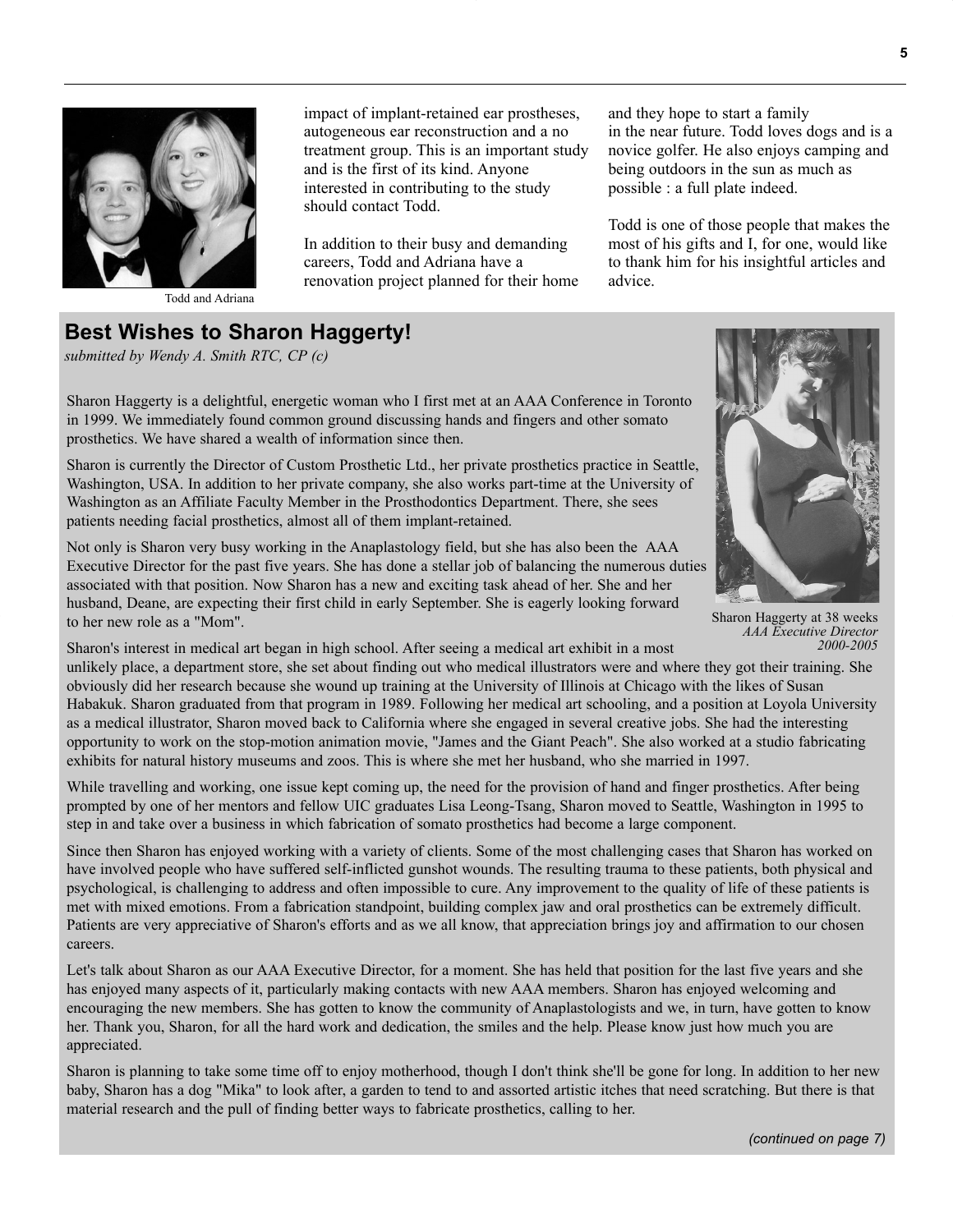### **2004/2005 AAA Committee Reports**

## **Secretary's Report**

*submitted by David Morrison*

The recording of the minutes has been made very much easier this year with the use of videoconferencing during monthly AAA Board meetings. The proceedings are recorded in audio/visual archive, making accurate transcription much easier. These secretarial duties will now be relinquished to a greater degree to MaryAnne Bowbrow, our new Executive Director but shall still be overseen and distributed by the AAA Secretary.

Your AAA Board continues to tackle many varied initiatives on your behalf and does so in a very proactive manner. The topographical landscape for Anaplastologists is changing in North America and Europe and these are interesting times to be sure. Participation in committee affairs is actively encouraged by your AAA Board. Any members who feel that they may be able to assist our profession in evolving into the 21st century are strongly encouraged to get involved.

#### **Sponsorship**

*submitted by Robert Mann*

On March 4th the Cochlear Corporation, makers of the Bone Anchored Hearing Aid [BAHA] acquired Entific, our longest standing and principle conference sponsor. This is a relationship that begun with P I Branemark and Nobelpharma during the 1990's, when attachment of facial prostheses was revolutionized by the advent of osseointegrated fixation. We are happy to say Cochlear is maintaining the relationship that existed with Entific with a contribution to the San Antonio conference of \$3,500, and we look forward to working with this dynamic organization in the future.

The fit between the two companies is perfect in terms of patient base as well as from a technological and a geographical point of view. By joining forces, it will benefit an increasing number of people. The Face to Face system is available through Cochlear and has been renamed Vistafix.

CAMP Healthcare and Texas Engineering Systems are also represented at the conference this year, and we thank them

for the gracious support, as well as Accucast and Roland ASD for subscription advertising in the conference program. Smooth-on has offered donations of their products for the raffle draw and materials for our workshops; we look forward to the introduction of the Smooth-on prosthetic line at the 2006 conference.

#### **Walter Spohn Memorial Fund** *submitted by Sharon Haggerty*

The WSMF has received \$515.00 thus far in 2005. All donations came from AAA members as part of a membership drive. Thank you all for your support of this program, and the AAA's commitment to educational initiatives.

#### **Newsletter**

#### *submitted by Akhila Regunathan*

Though the *Inside the AAA* newsletter has gone through an editorial change this year, it has been successful in maintaining the biannual publication schedule that has been established over the past several years. True to the this committment to keeping Anaplastologists throughout the world in contact, the 2004/2005 AAA Newsletters have relayed events of the organization and activities by its members throughout its pages. Also, the *Inside the AAA* has been consistent in drawing attention to the lives and careers of our colleagues by highlighting a member in the "In Focus" column, diligently written and submitted by Wendy Smith.

The *Inside the AAA* has also been a place to congratulate our colleagues for their achievements in the field and their personal endeavors. The *Inside the AAA* committee will continue to strive to broadcast information to AAA members to help keep one another close at hand both professionally and personally. If you have infromation you would like printed in the newsletter, please email Akhila at akhilaregunathan@cha.ab.ca.

#### **Education**

#### *submitted by Todd Kubon*

The Education Committee has been in a holding pattern this year as its Chair, Todd Kubon, has been recovering from a work related neck injury. The Education Committee has fulfilled its obligation to take part in the planning of the Scientific Program for this year's annual AAA conference in San Antonio. The initiative of the Education Committee is to work towards establishing recommended Standard of Practice guidelines until there is a recognized certification and licensing body for anaplastologists.

#### **Public Relations**

#### *submitted by Suzanne Verma*

A new public relations initiative was launched at the Advanced Digital Technologies in Head and Neck Reconstruction Conference in Banff (March 10-13, 2005). The AAA was well represented at the international meeting with a total of 14 members in attendance. The AAA had an exhibit booth displayed throughout the conference where interested colleagues and vendors could speak with our members and obtain materials about the AAA, such as promotional brochures for the annual meeting in San Antonio and contact information. Visitors to the booth were able to view a DVD presentation of Anaplastology case studies that included examples of work by your fellow members. AAA members attending the conference were provided with newly designed AAA business cards and lapel pins to enhance AAA member recognition and encourage networking with international colleagues. These pins and business cards will also be distributed to current AAA members during registration at our annual conference in San Antonio.

The AAA Public Relations committee is also in the process of developing a formal marketing and communications plan for our association. The formal plan will investigate opportunities in exhibit displays and multi-media promotional materials for the AAA. These projects will help the AAA in achieving the Public Relations committees' objectives: Primarily, to increase and maintain membership of the AAA, and secondarily, to create a visible presence for the AAA within the ancillary professional community.

With exciting projects on the horizon, the Public Relations committee is always seeking enthusiastic members who would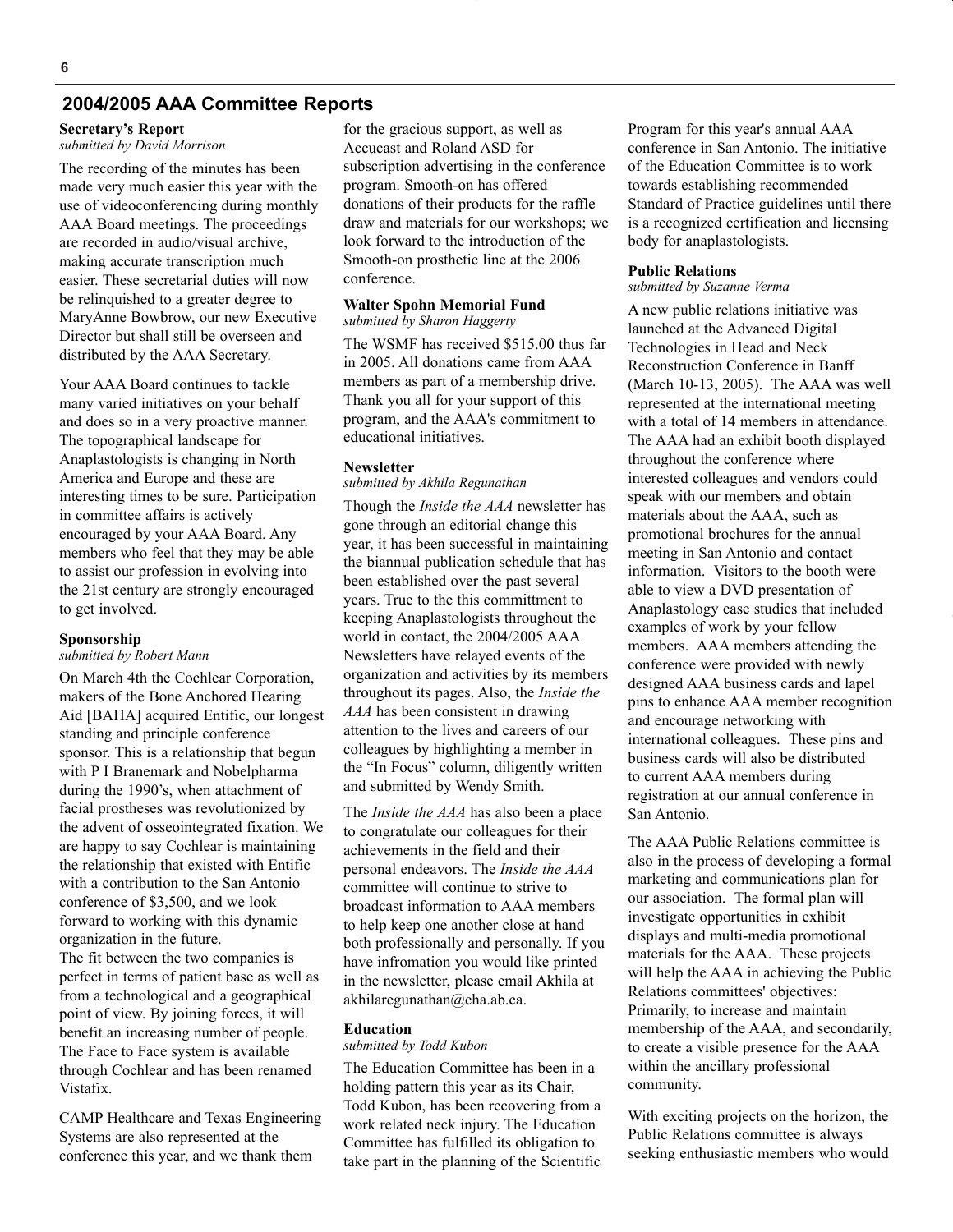### **Committee Reports** *(continued from page 6)*

like to help in the effort. Please see Suzanne Verma, PR chair (sverma@bcd.tamhsc.edu) to join the committee. Remember, every member has the responsibility to personally promote the field of Anaplastology within their local medical community and abroad. By spreading knowledge and awareness of advancements in the field, we can each play a part in improving the quality of life for those patients needing our care.

#### **Website**

#### *submitted by Joanne Muller*

In addition to the new refreshed look of the AAA website, we continue to update the substance of the site to make it as useful to our members as possible. A "Related Conferences" page has been added to the "Conferences" section and provides links to non-AAA conferences that may be of interest to AAA members. The "Members Only" section has been expanded to include official AAA reference documents such as the Code of Ethics, Bylaws, and Handbook. Access to a list of current AAA Board of Directors and job descriptions will be coming soon to the "Members Only" section as well.

## **Sharon Haggerty**

*(continued from page 5)*

In the next five years, Sharon hopes to see certification in Anaplastology become a reality and she would like to see more inter-disciplinary collaboration between the different professions associated with prosthetic work. It is important for us, as AAA members, to seek out other colleagues for communication and collaboration and discourage the isolation of working alone, something many of us experienced in our beginnings. We have much to share and much to learn from each other.

Good luck to you, Sharon, and I hope to see you at the next AAA Conference.

Reminder: Members can contribute to the value of the website by submitting notices of conferences and other technical and business information that might interest fellow colleagues. Submit to webmaster@anaplastology.org.

#### **Future Sites**

*submitted by Paula Sauerborn*

The AAA is planning to hold the 2006 annual meeting in Miami in coordination with the AAMP (American Academy of Maxillofacial Prosthetics) and ISMR (International Society for Maxillofacial Rehabilitation) meetings. We are presently working hard to find a new venue as the Fontaine Bleu will be closed for renovations next year!

Of the possible sites for 2007, the Board has decided on Washington DC as the AAA conference city. Our meeting will coincide with the time frame and location of the AAO-NHS (American Academy of Otolaryngology/Head and Neck Surgery) meeting being held September 16-19. We are discussing the possibility of a having a joint meeting at that time with the IMPT (International Maxillofacial Prosthetic Technologists).

## **Membership Update**

*submitted by Sharon Haggerty, Membership Director*

Join us in welcoming the following new members who have joined the AAA since the 2003 conference:

Guy Louis-XVI Ottawa, ON, CA Harley D.-W. Nistrom Toronto, ON, CA Luca Facca Rome, IT Saleh Ali Khamis Riyadh, SA Jennifer Kennedy-Long Sion, CH Paul S. Grew London, UK James McInnes London, UK Emma Worrell London, UK Erin Donaldson Chicago, IL, USA Jennifer Gregory Lancaster, PA, USA John Imm Milton, FL, USA Michael D. Bain, BCO Saginaw, MI, USA Paul Tanner Salt Lake City, UT, USA John D. Sittu Scottsdale, AZ, USA Greg Bauer Tampa, FL, USA David O. Robinson Tampa, FL, USA Jennifer L. Robinson Tampa, FL, USA

## **AAA OFFICERS**

#### *President*

Rosemary Seelaus *tel:* 780.930.5539 *email*: rseelaus@cha.ab.ca

#### *Past President*

Jane Bahor *tel:* 919.684.5228 *email*: bahor001@mc.duke.edu

#### *Vice President*

Robert Robinson *tel:* 757.953.2715 email: rfrobinson@mar.med.navy.mil

#### *Secretary*

David Morrison *tel:* 416.480.4254 *email*: david.morrison@sw.ca

#### *Treasurer*

Robert Mann *tel:* 352.392.9601 *email*: rmann@ufl.edu

#### *Directors*

Jan de Cubber *tel:* 0032.27599217 *email*: jdc\_cce@pandora.be Susan Habakuk *tel:* 312.996.6933 *email*: shabakuk@uic.edu

#### **AAA COMMITTEE CHAIRS**

*Newsletter Editor* Akhila Regunathan: akhilaregunathan@cha.ab.ca *Education Chair* Todd Kubon: todd.kubon@sw.ca *Public Relations* Suzanne Verma: SVerma@bcd.tamhsc.edu *Website Chair* Joanne Muller: biomedart@haderermuller.com *Future Sites* Paula Sauerborn: cprinc@cpcug.org *Publisher/Journal Liason* Art Brown: abrown@vandamere.com *Journal Editor* Pat Berger: Pat1buzz@aol.com *Membership* Sharon Haggerty: aaa@anaplastology.org

*Executive Director* MaryAnne P. Bobrow, CAE, CMP Bobrow & Associates 6060 Sunrise Vista Drive, Suite 1300 Citrus Heights, CA 95610 maryanne@bobrowassociates.com *tel:* 916.722.8168 *fax:* 916.722.8149 **AAA Web Site: www.anaplastology.org**